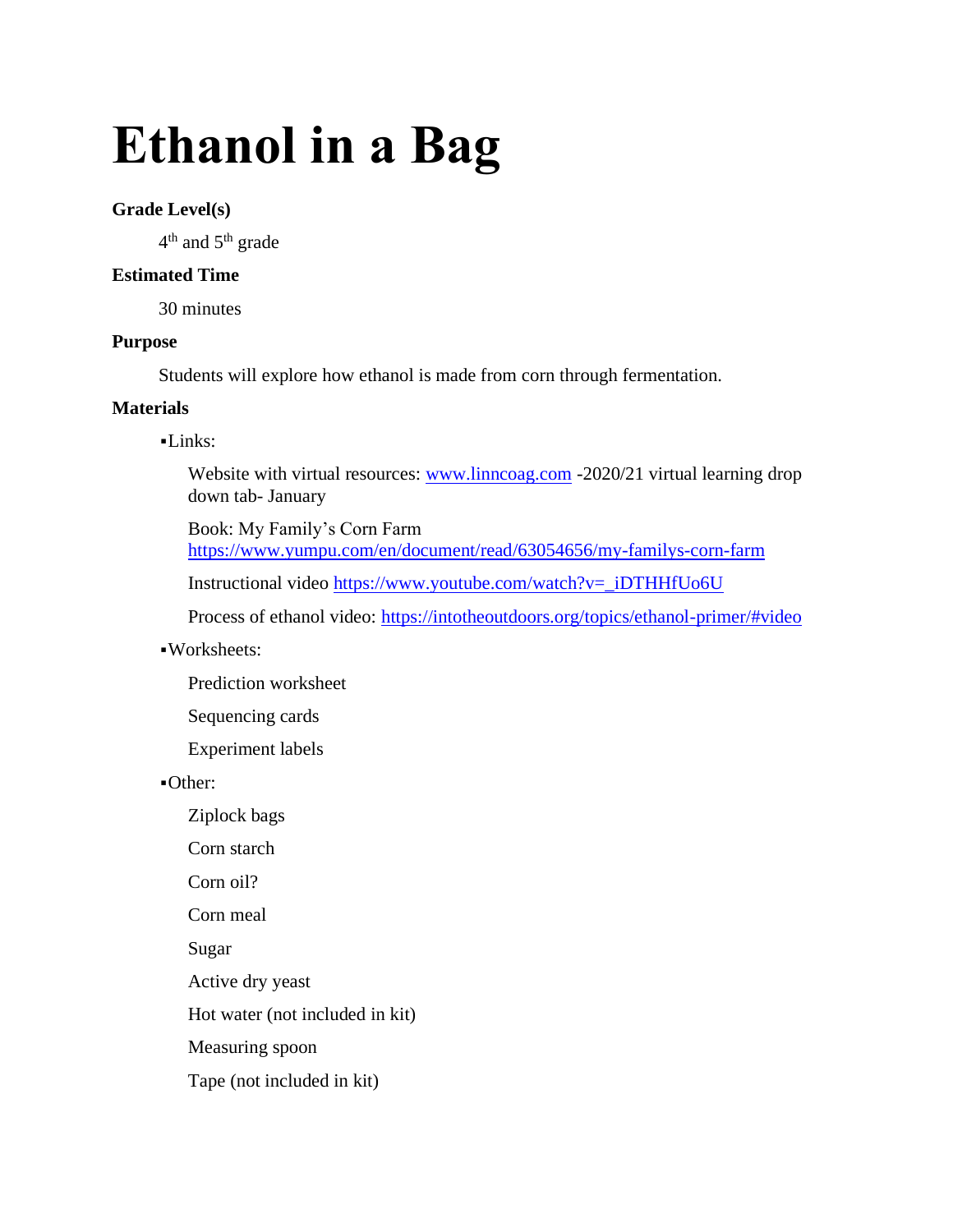## **Vocabulary**

**Ethanol:** Ethanol fuel is a renewable fuel that is commonly domestically produced or fermented from agricultural waste**,** grain or corn**.**

**Dent or Field Corn:** has a high soft starch content and is used to feed livestock, make ethanol and used to create 4000 different products.

**Fermentation:** the chemical breakdown of a substance by bacteria, yeasts, or other microorganisms.

## **Interest Approach – Engagement**

- 1. Show field corn ear and ask the students to name what kind of corn it is.
- 2. The corn being displayed is dent corn. Did you know 98% of corn fields in Iowa grow dent corn and only 2% grow sweet corn?
- 3. Dent corn is used to feed livestock, make ethanol- a fuel for our cars, and can be found 4000 products.

## **Background - Agricultural Connections**

This activity is a basic experiment that allows students to observe the process of fermentation and the challenge of producing ethanol from cellulosic sources. Students combine yeast and warm water with a feedstock in a snack size resealable bag and observe as the yeast "eats" the feedstock such as sugar, cornmeal, or corn starch and produces carbon dioxide and ethanol. Ethanol is simply the chemical name for ethyl alcohol. Essentially, this is grain alcohol, not unlike moonshine. However, when made for fuel purposes, it must be blended with gasoline before leaving the plant, so it cannot be sold as a food-grade product. The percentage that the pure ethanol gets mixed with the gasoline is called the blend. This is where we get names like E-85 and E-15. The most common here in Iowa is E-15. This is made from the starches in the corn kernel. There are byproducts from ethanol, including DDGs, or dried distiller's grains. These can also be used as a nutritional, cheaper feedstuff for livestock.

Cellulosic ethanol is also ethanol, but it is instead made from the cellulose of the plant. This means that all of the plant material, including stems, stalks, and leaves, can be used to create fuel. This process has not yet become very popular, but it holds promise. Where there are cellulosic ethanol plants, farmers may bale the leftover corn stover in their field after harvest to sell to these plants. There has also been research into a variety of other crops, including giant miscanthus, that create a large amount of plant matter with very little inputs. As of January 2016, there are 4 cellulosic plants in Iowa (Nevada, Blairstown, Liberty, and Galva). Three use corn "leftovers" including cobs, stover, and fiber, while one uses municipal solid waste (MSW).

- Iowa leads the nation in ethanol production, with 47 percent (1.3 billion bushels) of the corn grown in Iowa going to create nearly 30 percent of all American ethanol.
- Iowa's 42 ethanol plants are expected to use approximately 1.3 billion bushels of corn, which will produce well over 3.9 billion gallons of renewable ethanol fuel and 9.37 million U.S. tons of the livestock feed, distillers dried grains (DDGs).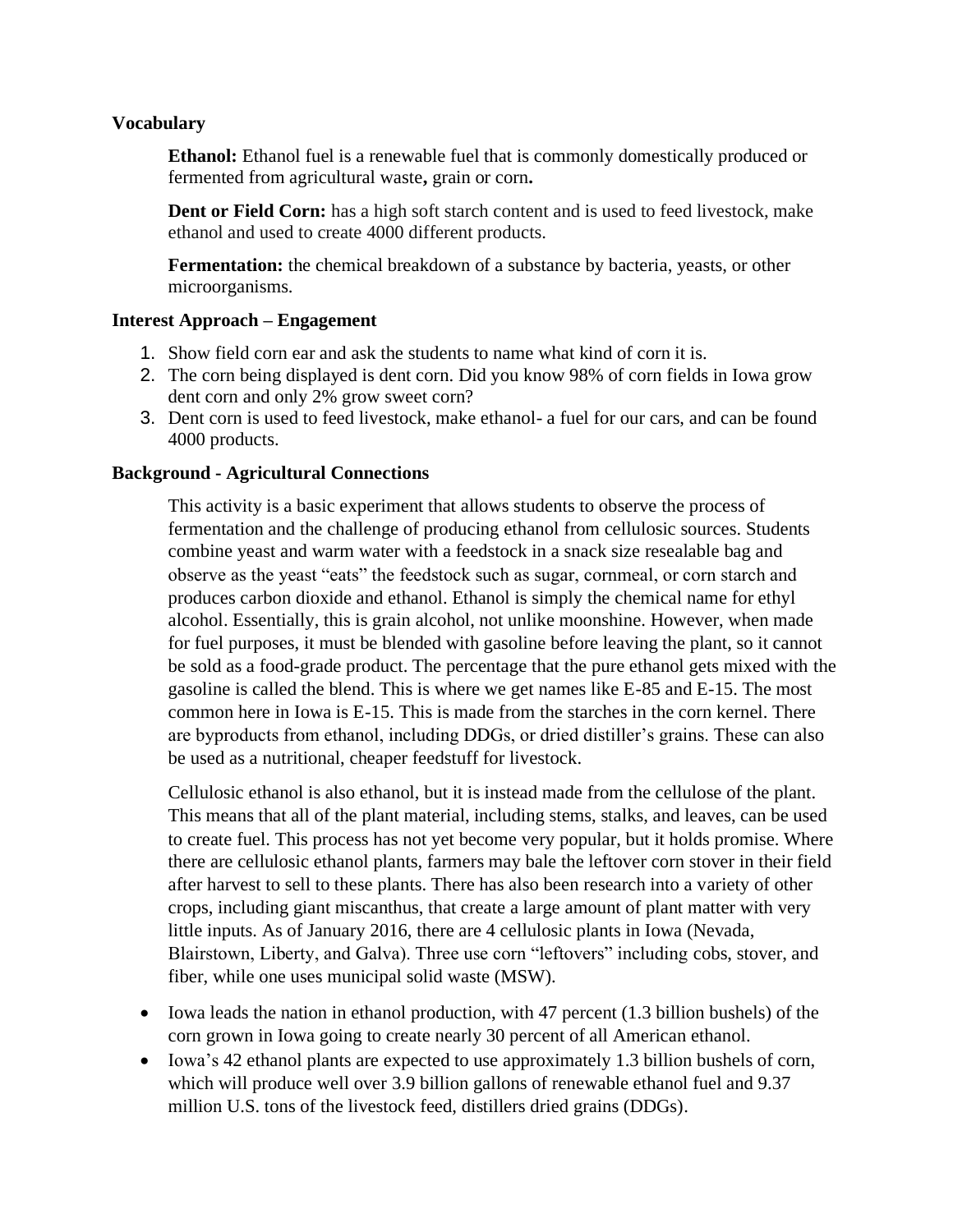• Production has increased from about 25 million gallons in the early 2000s to about 2.1 billion gallons advanced biofuel in 2015.

# **Procedures**

- 1. Watch the instructional video- link provided above
- 2. Read My Family's Corn Farm- virtual link above
	- How did the farmers grow the corn? What kind of corn did they grow? What was the corn used for?
- 3. Watch the process of ethanol video: [https://intotheoutdoors.org/topics/ethanol](https://intotheoutdoors.org/topics/ethanol-primer/#video)[primer/#video](https://intotheoutdoors.org/topics/ethanol-primer/#video)
	- Ethanol is a renewable fuel, meaning we can grow corn year after year. Traditional fuels come from a non-renewable source.
- 4. Today we will be exploring the fermentation process.
- 5. Ask the students to predict what they think will happen when we mix a feed source with yeast and warm water. Which feed source (feed stock) do they think will have the most reaction?
- 6. Pass out the following materials:
	- 1 resealable bag per student
	- 1 tsp of yeast
	- 1 tsp of feed source (sugar, corn starch or corn meal) alternating around the room.
	- Add ¼ cup of warm water, seal the bag while removing most of the air and mix (knead like bread).
	- Tape a label to the bag. Be sure to record your food source.
	- Lay bag flat on a surface and wait 15 minutes.
	- \*\* Warning- as the yeast produce carbon dioxide, the bag will expand and may even pop. Be sure to monitor the bag and release the gas if becomes too inflated.
- 7. While you are waiting for the experiment, pass out the sequencing cards and ask students to place them in order from seed to ethanol.

*Correct sequence: Farmer, planter, the corn, harvest, transportation, elevator, ethanol plant, grinder, cooker, fermentation, molecular sieve, delivery, and retail.* 

- 8. Questions to discuss:
- If the bag is inflating, what is filling it up? *Carbon Dioxide- the yeast begins to eat the food source while releasing CO2.*
- Are you observing fermentation? How do you know? *The bag will begin to fill with gas.*
- How did the yeast respond to the different feedstocks? Why do you think there was a difference?
- If sugar is yeast's favorite "feed," why might we want to use a cellulosic plant material instead of sugar for making ethanol? *Corn grows well in the Midwest, we have a market for corn, and corn is an annual plant.*

## **Organization Affiliation**

Great Lakes Bioenergy Research Center and Iowa Agriculture Literacy Foundation